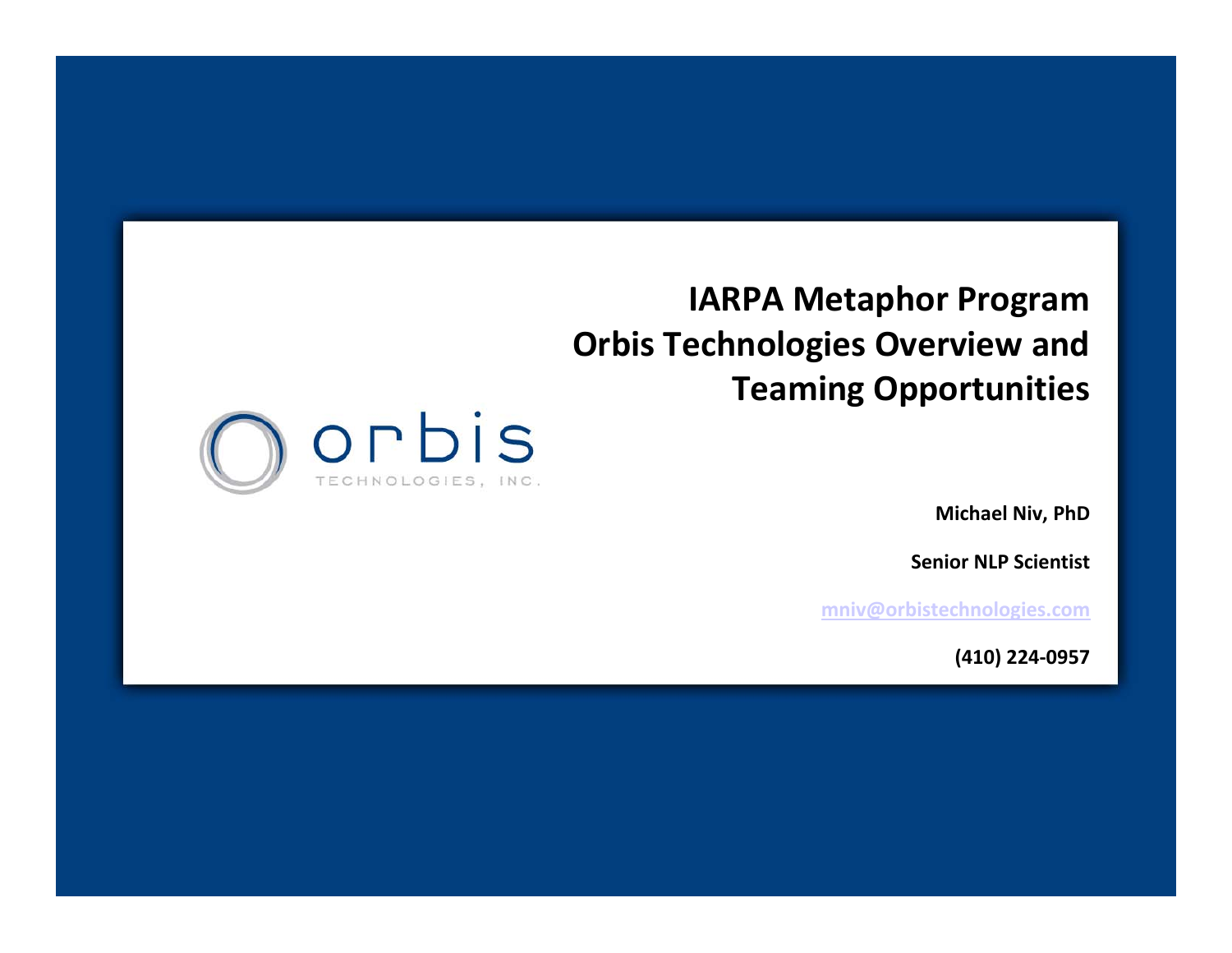# **Company Overview**

- • Corporate office in Annapolis, MD
	- Satellite offices in Carlsbad (CA), Orlando (FL), Jacksonville (FL), and Warner Robins (GA)
- • Unique technology service provider with 'end-to-end' tech services
	- Tech portfolio management, planning, development, protection, etc.
- • Proven history of delivering semantic (Web 3.0) technologies to clients with 'near-internet data challenges'
	- – Relationships identification, collaboration, data correlation, database integration, information fusion, cloud computing (infrastructure & analytics), etc.
- • Practical Natural Language Processing Solutions
	- –Named Entity Recognition, Relationship identification, Multi-language solutions
	- –Harness NLP via User Interfaces that empower users in real-world tasks
- $\bullet$  Orbis discriminators go beyond the applications…
	- Semantic technology experts who understand how to build semantic platforms combined with a detailed understanding of the vendor market
- • Orbis discriminators translate into real \$ savings
	- –Architecture, trade studies, COTS product evaluation, etc.
	- –Specialty SOA services and generic fusion analytics
	- –"Experience based" price discounts on high end COTS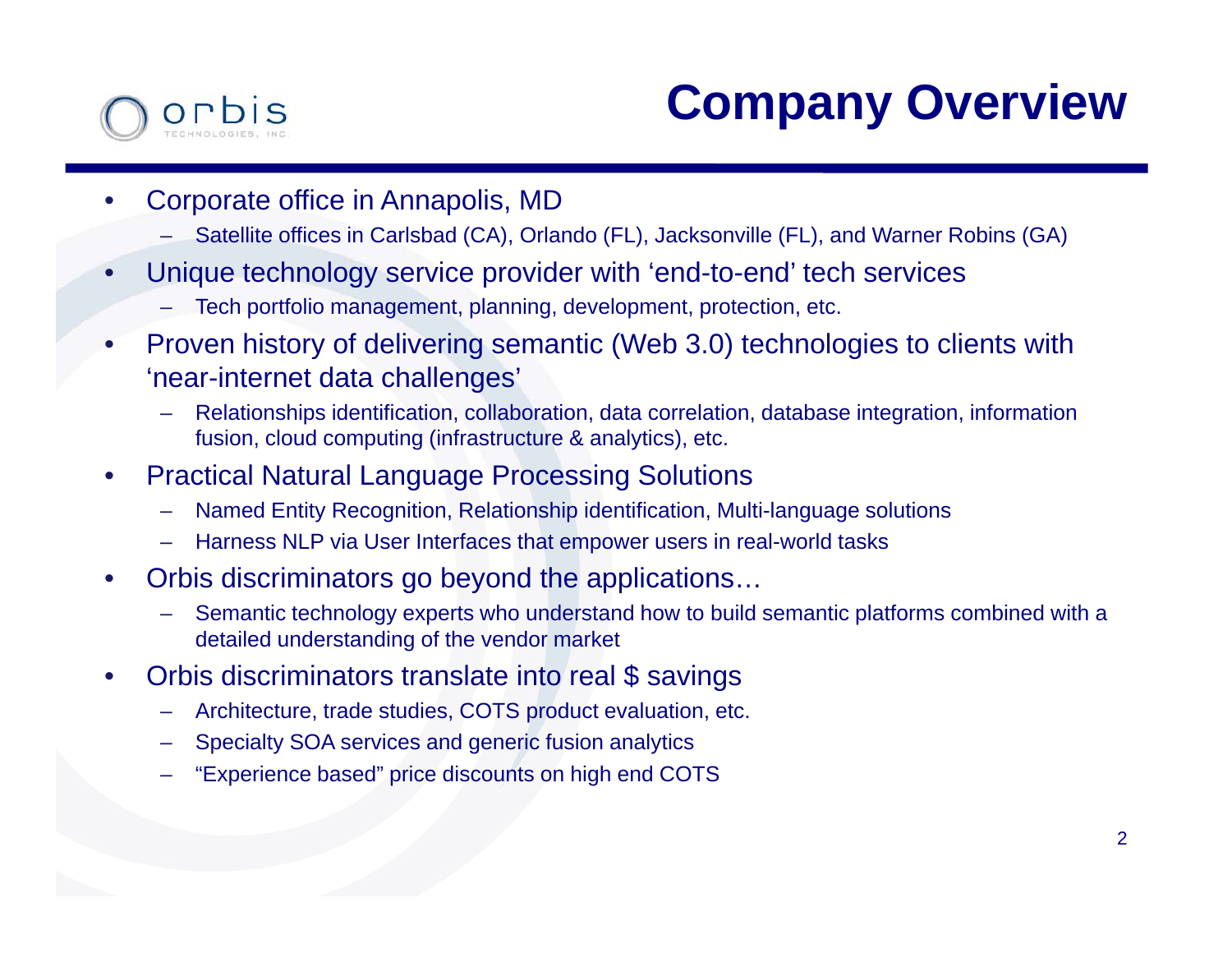### orbis

# **Selected Client Engagements**

#### •Semantic Cloud Computing

- U.S. Army: DCGS, SIPR Cloud, INSCOM
- Cloud-Semantic reasoning and Fusion
- –Massive-scale text mining, text analytics and relationship discovery
- • Semantic Enterprise Data Integration
	- Fortune 50 clients
	- RDF/OWL based federation and integration of silo systems
- • Entity Resolution
	- –Intelligence Community client
	- –Reasoning to determine if different descriptions refer to the same entities, at massive scale
- • Museum Exhibit Navigation
	- Historic Annapolis Foundation
	- –Public-facing app for navigation/exploration of museum collection
	- –Faceted search/discovery powered by semantic/RDF technology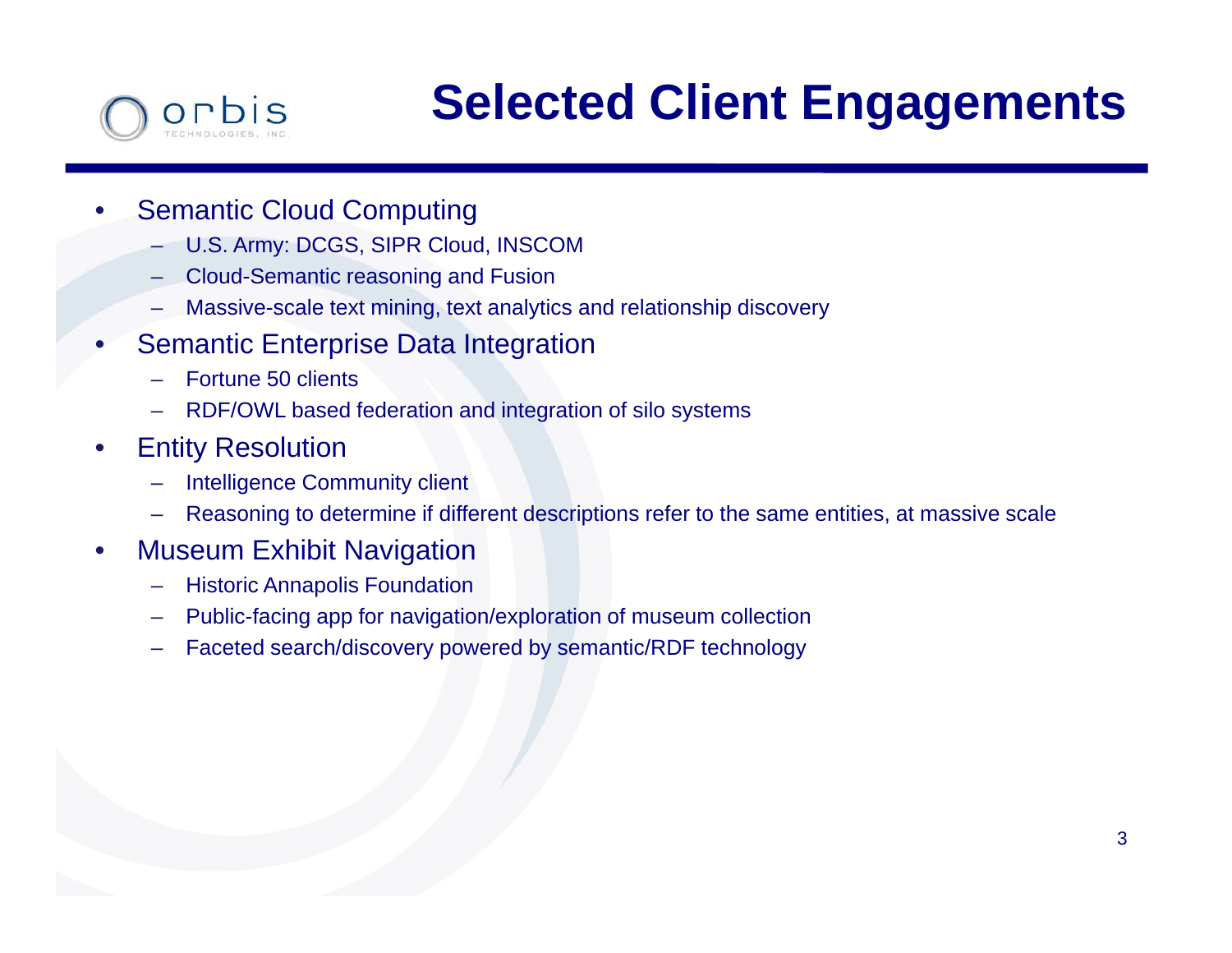

### **Our Team**

- •**Technologists** 
	- –PhD Scientists in NLP, CS, Physics, Philosophy
	- Enterprise Architects, Ontologists, Automated Reasoning mavens
- • Domain Experts
	- –Retired and Reserve U.S. Armed forces personnel
	- –Boots-on-the-ground experience in Afghanistan
	- –Active relationships with analysts in U.S. Army, Air-Force and others